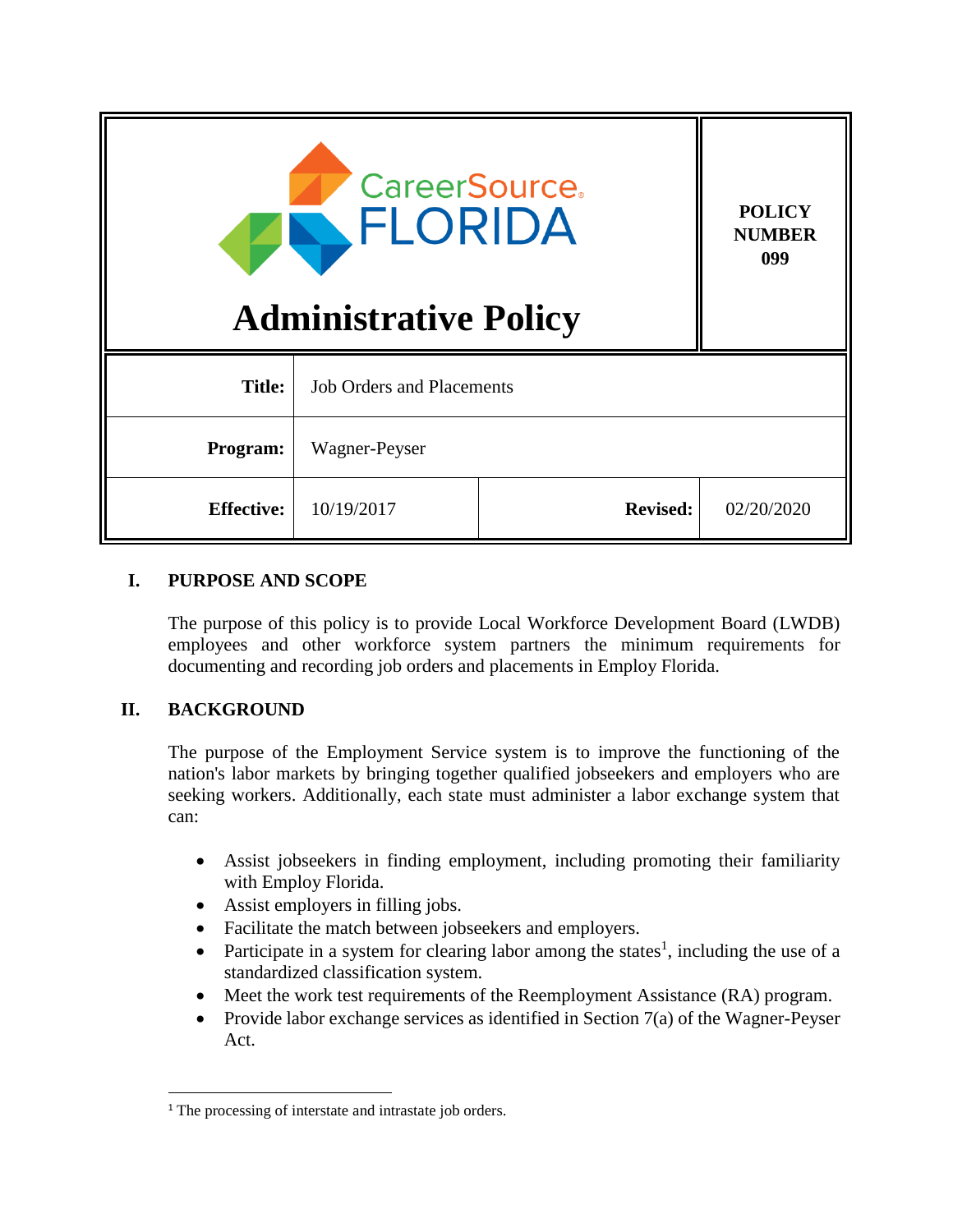### **III. AUTHORITY**

[Wagner-Peyser Act of 1933, as amended by the Workforce Investment Act of 1998 and](https://www.doleta.gov/programs/wagner-peyser-statute.cfm)  [the Workforce Innovation and Opportunity Act](https://www.doleta.gov/programs/wagner-peyser-statute.cfm) of 2014

[Workforce Innovation and Opportunity Act of 2014](https://www.congress.gov/113/bills/hr803/BILLS-113hr803enr.pdf)

20 [CFR 651.10,](http://www.ecfr.gov/cgi-bin/text-idx?SID=01a20d3303a279613c4178d8742ef000&mc=true&node=se20.3.651_110&rgn=div8) [652,](http://www.ecfr.gov/cgi-bin/text-idx?SID=01a20d3303a279613c4178d8742ef000&mc=true&node=pt20.3.652&rgn=div5) [653.501](http://www.ecfr.gov/cgi-bin/text-idx?SID=4734ba335c722f32531e1da2e329ade8&mc=true&node=pt20.3.653&rgn=div5)

[29 CFR 1604,](http://www.ecfr.gov/cgi-bin/text-idx?SID=1647e3fb5abd62477a1b67f1f88f028c&mc=true&node=pt29.4.1604&rgn=div5) [1606,](http://www.ecfr.gov/cgi-bin/text-idx?SID=1647e3fb5abd62477a1b67f1f88f028c&mc=true&node=pt29.4.1606&rgn=div5) [1625](http://www.ecfr.gov/cgi-bin/text-idx?SID=1647e3fb5abd62477a1b67f1f88f028c&mc=true&node=pt29.4.1625&rgn=div5)

[42 U.S.C. 2000](https://www.gpo.gov/fdsys/pkg/USCODE-2010-title42/pdf/USCODE-2010-title42-chap21-subchapVI.pdf)

[Fair Labor Standards Act](https://www.dol.gov/whd/regs/statutes/FairLaborStandAct.pdf)

[Vietnam Era Veterans' Readjustment Act of 1972](https://www.dol.gov/ofccp/regs/statutes/4212.htm)

Chapter 760, [Florida Statutes](http://www.leg.state.fl.us/Statutes/index.cfm?App_mode=Display_Statute&URL=0700-0799/0760/0760.html)

### **IV. POLICIES AND PROCEDURES**

#### **A. Job Orders**

Job orders are records of job openings containing the material terms and conditions of employment related to wages, hours, working conditions, worksite and other benefits, submitted by an employer. A job order will only be listed in Employ Florida when:

- It will employ a worker who is legally authorized to work in the United States.
- There is an employer-employee relationship, unless the job order is for an independent contractor or unpaid internship position. Generally, an employeremployee relationship exists when a person, firm, corporation or other association or entity hires, fires, pays, supervises and otherwise controls the work of the employee.
- There is a currently available and non-duplicative position.
- There is a detailed description of the work to be performed.
- There are specific hiring requirements a jobseeker must meet.
- There are referral instructions.
- The LWDB has authorization from the employing entity to post the open position.
- The posting party has authorization from the employing entity to post the open position when it is being posted by a third-party poster.
- The job order is verifiable through email, telephone, online or as otherwise determined.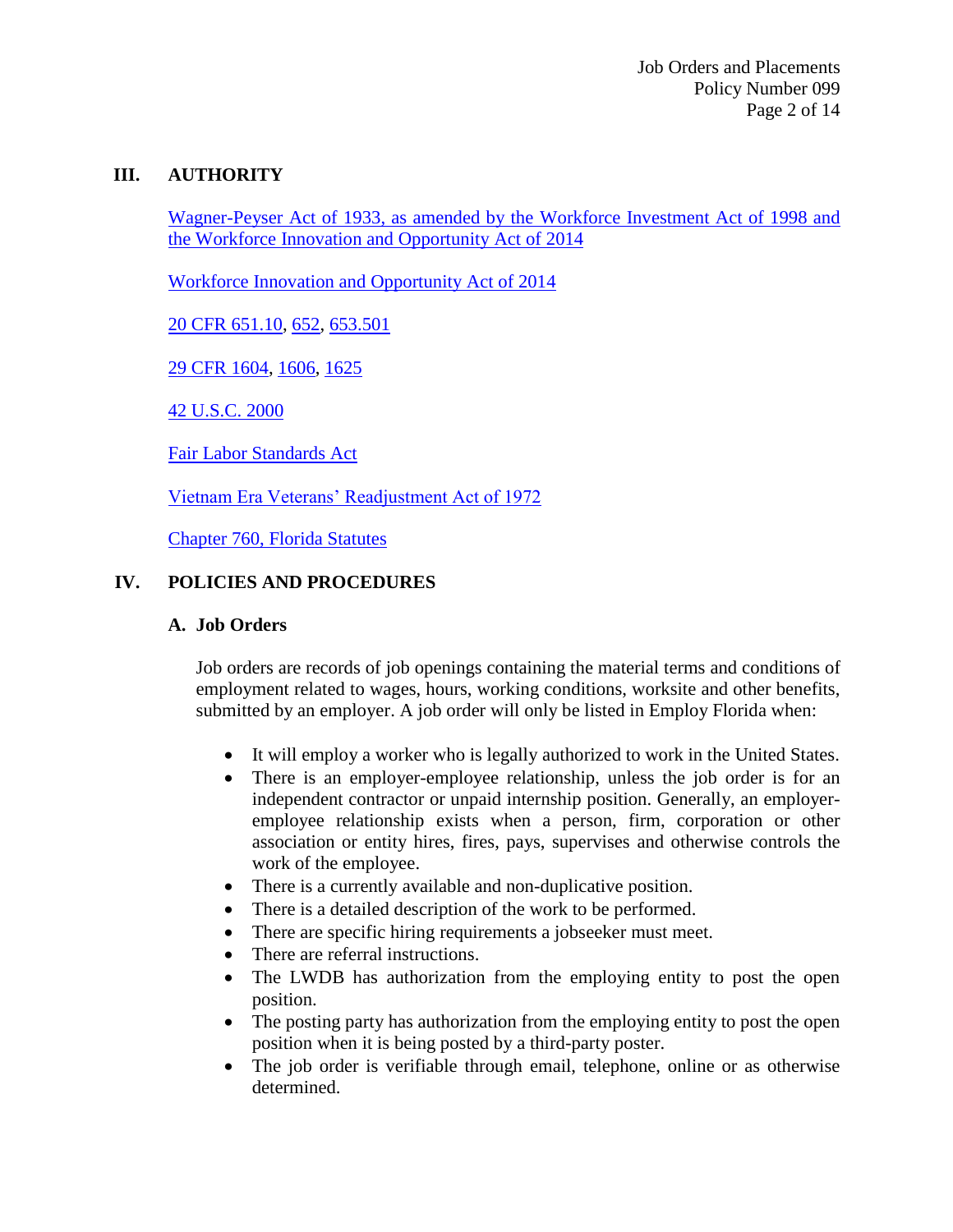• The employing entity has not yet selected a candidate to hire, except in the case of job development.

# **1. Description and Types of Job Orders**

The following are descriptions and types of job orders:

- Affirmative Action Job orders that seek qualified applicants who are members of a specified group that, for non-occupationally valid purposes, have been discouraged from entering certain occupations.
- Agricultural Recruitment System (ARS) Job orders designed to help agricultural employers recruit qualified agricultural workers on a temporary or seasonal basis using a system for the orderly movement of workers within and between states.
- Foreign Labor Certification (FLC) Job orders for employers who seek to hire foreign workers to work on a permanent, temporary or seasonal basis when there are not sufficient U.S. workers available. The types of job orders are:
	- H-2A Job Orders Job orders to recruit workers for employers who seek to hire foreign workers on a temporary basis to perform agricultural work when there are not sufficient U.S. workers available.
	- H-2B Job Orders Non-agriculture job orders to recruit workers for employers who seek to hire foreign workers to work on temporary or seasonal basis when sufficient U.S. workers are not available.
- Permanent Employment Certification (PERM) Job Orders Job orders for employers who seek to hire foreign workers on a permanent basis to perform work when there are not sufficient U.S. workers available.
- Apprenticeship Job orders that combine on-the-job training and related instruction in which workers learn the practical and theoretical aspects of a highly skilled occupation.
- Federal Contractor Job Listings Job orders for a contracted position with the United States government to perform a specific job, supply labor and materials, or for the sale of products and services. The affirmative action provision of the [Vietnam Era Veterans' Readjustment Act of 1972](https://www.dol.gov/ofccp/regs/statutes/4212.htm) requires employers (and their subcontractors) with government contracts of \$100,000 or more to list their job openings with the state labor exchange system [\(EmployFlorida.com\)](https://www.employflorida.com/vosnet/Default.aspx). These Federal Contractor Job Listings provide protected veterans with priority referrals to such jobs.
- Independent Contractor Job orders for positions in which an employeremployee relationship does not exist. These positions provide a job opportunity for a jobseeker without a guarantee of wages.
- Internship Job orders for a planned, structured learning experience that may be paid or unpaid and takes place in a workplace for a limited period of time.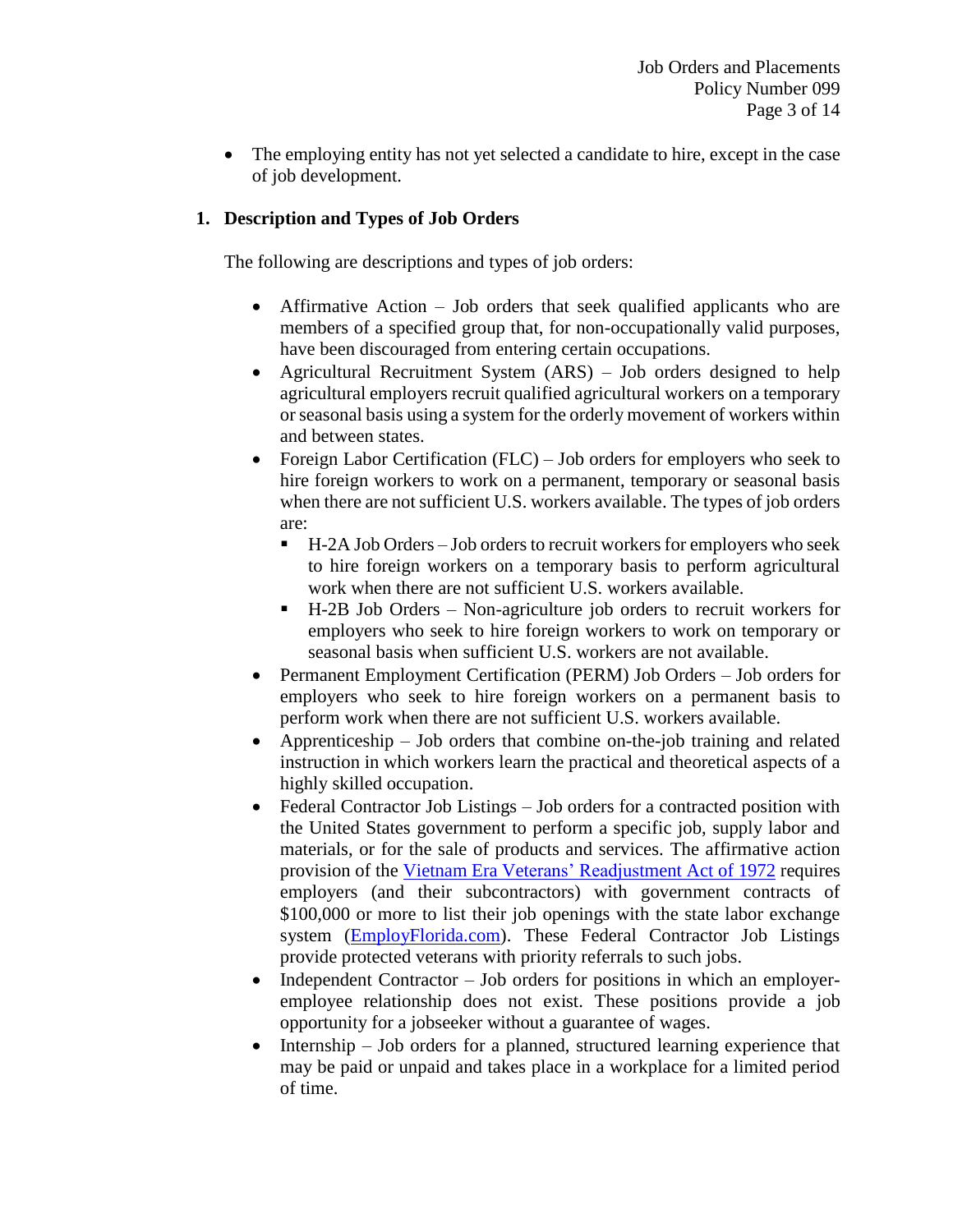- Job Development Job orders entered by LWDB staff due to staff securing a job interview with a public or private employer for a specific applicant for whom the LWDB has no suitable opening on file.
- Mass Recruitment Job orders for events such as job fairs or employer hiring events.
- Private Agency/Staffing Agency Job orders to fill positions through private agencies or staffing companies. A fee cannot be charged to the applicant and job orders must state "position offered by a no-fee staffing agency."

## **2. Job Order Entry**

Job orders can be posted by an employer, LWDB staff or spidered into Employ Florida from external job posting websites. Additionally, under the *Employ Florida Terms and Conditions of Use*, third-party companies (referred to as "third-party agents") may post job orders to Employ Florida on behalf of employers under certain conditions as outlined in Section  $IV(A)(4)$  of this policy. Job orders posted by LWDB staff are included in the count of job openings reported to the United States Department of Labor (USDOL).

LWDB staff are not allowed to post a job order to Employ Florida until the appropriate authorization has been received from the employer to do so. Authorization includes but is not limited to staff obtaining a completed job order form submitted by the employer or an email from the employer outlining the position's requirements or authorization by phone. In the event the employer provides the authorization by phone, staff must document the position's requirements on a job order form and document the employer's authorization by recording a case note in Employ Florida. Staff are not allowed to post open positions to Employ Florida obtained from other job boards, the employer's website, a classified advertisement, or other resources, unless authorized to do so by the employer.

LWDB staff must conduct an independent verification of a newly registered employer prior to the new employer being able to create a job order, in accordance with the Employer Services policy.

Job orders received by staff must be entered in Employ Florida within one business day of receipt from an employer or third-party agent. Job orders posted by employers or third-party agents in Employ Florida must be reviewed and verified within two business days of posting into Employ Florida. LWDB staff must case note their review and verification of the job order.

The practice of withholding job orders from timely entry into Employ Florida, or otherwise preventing the sharing of job order information throughout the system, is prohibited.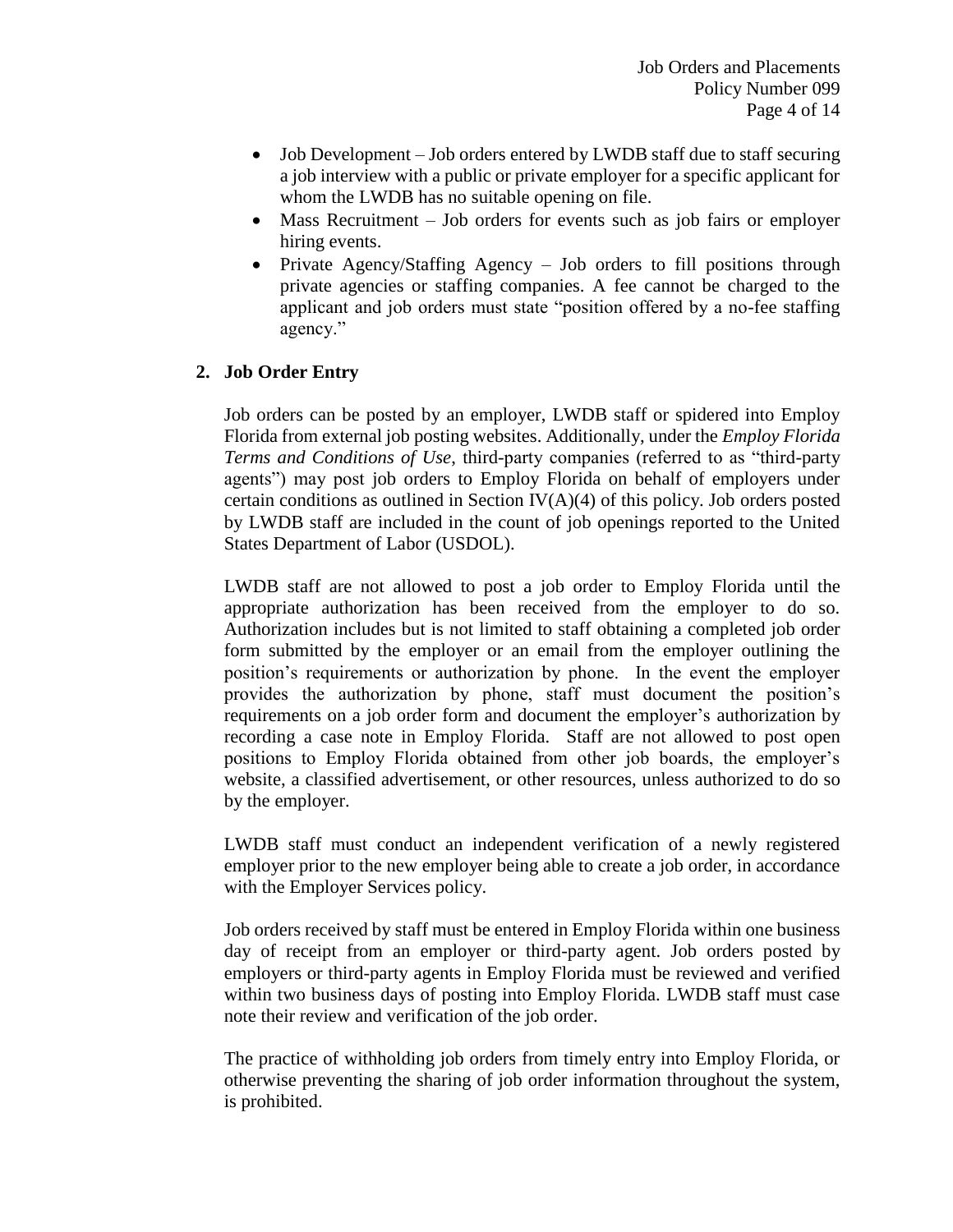### **3. Job Order Compliance Review and Approval**

All job orders entered into Employ Florida must comply with Equal Employment Opportunity and Immigration and Nationality Act laws, regulations and guidance as well, as the *Employ Florida Terms and Conditions of Use*. All job orders must be reviewed by the LWDB staff for compliance.

If the job order meets all compliance requirements, LWDB staff shall approve the job order according to local policy within two business days from the date and time of initial posting. LWDB staff must document with a case note their compliance review, and each step taken to verify the job order.

If the job order does not meet all compliance requirements, LWDB staff must place it "On Hold" and contact the employer or third-party agent to request a revision to the job order. If the employer or third-party agent agrees to comply with the requested revision, staff may make the change to the job order based upon the feedback received or allow the employer to incorporate their feedback and resubmit the job order. However, if the employer or third-party agent does not comply with the requested revision, LWDB staff must close the job order with a case note detailing the reason for closing the job order.

If staff learns that duplicate positions are being posted in order to advertise a position for which a job order is about to expire, they must contact the employer or third-party agent to explain the process for extending existing job orders. If staff is unable to contact the employer or third-party agent, or does not receive a response within a reasonable timeframe (as determined by the LWDB), the duplicate job order must be closed with a case note detailing the reason.

## **4. Third-Party Agent Job Order Verification**

Third-party agents posting job orders on the behalf of employers must obtain written consent from the employer and provide it to the LWDB staff electronically through Employ Florida (or by other approved means as developed by the LWDB) before a job order can be approved and made visible to the jobseeker. Written consent may be in the form of a letter drafted on the employer's letterhead or an email that originates directly from the employer. The written consent must authorize the third-party agent to post open and available positions on the employer's behalf. The written consent must be stored electronically in Employ Florida or as a hard copy at the LWDB and properly documented in the case notes in Employ Florida.

In addition to following the compliance requirements outlined in Section  $IV(A)(3)$ of this policy, when a new job order is entered by a third-party agent, LWDB staff are required to verify the position with the primary contact listed on the job order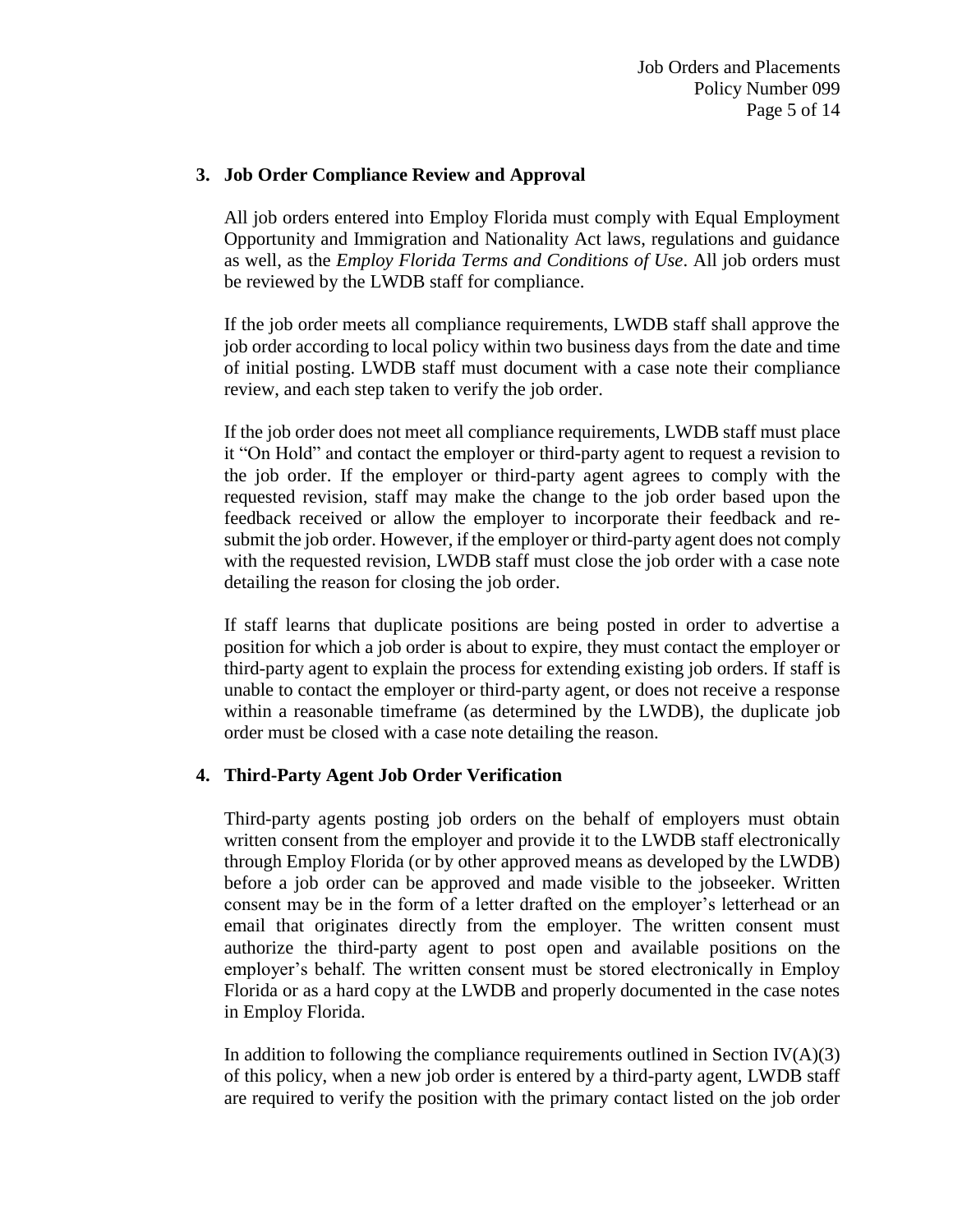prior to approval. If the LWDB staff is unable to reach the primary contact listed on the job order, LWDB staff may employ means such as accessing the employer's corporate website to verify the job listing. If staff is not able to verify the job order through the job order's primary contact or other approved means within two business days, staff must close the affected job order and case note the reason for closing the job order. Staff may not close the employer's entire account due to the inability to verify a particular job order with an employer.

Note: Verification is not required by the employer if the third-party agent verifies the job openings as required.

### **5. Using O\*NET Occupational Groups for Coding Job Orders**

Pursuant to 20 CFR 652.3, staff must ensure the  $O^*NET$  code used for a specific job opening matches the job description. If no match can be found, staff must use the title the employer or third-party agent provided. Only one O\*NET code may be used per job order. Placement into job openings that do not match the description in the job order or O\*NET code is not permissible.

#### **6. Recording Wages on Job Orders**

It is prohibited to post job orders that pay less than the Florida minimum wage or pay commission only, unless minimum wage is guaranteed in accordance with federal or state law, or the employer is exempt per the [Fair Labor Standards Act.](http://www.dol.gov/elaws/esa/flsa/screen75.asp)

The actual wage or wage range must be listed on all job orders entered into Employ Florida. Employers that choose not to enter actual wage information must enter a minimum value of (\$0.00) on the job order form, as the field cannot be left blank. In instances where a value less than minimum wage is entered, LWDB staff must verify that the job pays at least the Florida minimum wage and document it in the case notes. If it is determined that the jobseeker was hired and went to work at a higher wage, the higher wage should be entered on a case note on either the hired jobseeker's placement information or the job order. In the case of multiple positions being filled on one job order, staff should enter a case note for each hired customer stating their name and the wage at which he/she was hired.

#### **7. Labor Disputes in Progress**

LWDBs are not allowed to make a job referral on job orders which will aid directly or indirectly in the filling of a job opening which is vacant because the former occupant is on strike, or is being locked out in the course of a labor dispute, or the filling of which is otherwise an issue in a labor dispute involving a work stoppage. When a job order is received from an employer reportedly involved in a labor dispute involving a work stoppage, LWDBs must verify the existence of the labor dispute and determine its significance with respect to each vacancy involved in the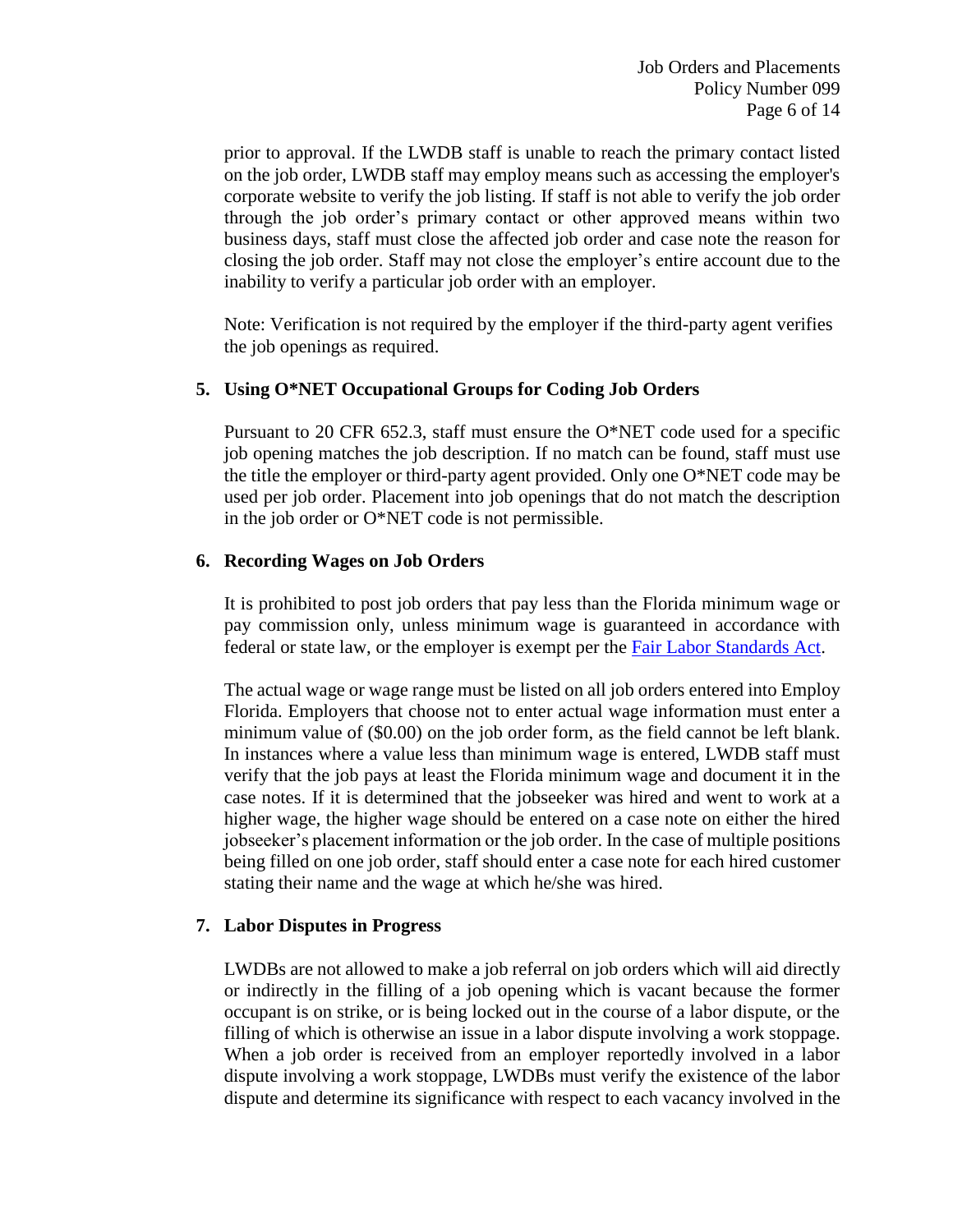job order. The LWDB must document the information in a case note with the job order, including the name of the person with whom they spoke, the date of contact, and any other pertinent information related to the dispute and how it affects the job order in question. They must also notify all potentially affected staff concerning the labor dispute. Furthermore, written notice must be provided to all applicants referred to jobs not at issue in the labor dispute that a labor dispute exists in the employing establishment and that the job to which the applicant is being referred is not at issue in the dispute. LWDBs shall resume full job referral services after they have been notified of, and have verified with the employer and workers' representative(s), that the labor dispute has ended.

### **8. Nondiscrimination Requirement**

Job orders discriminating against individuals based on race, color, religion, gender, pregnancy, national origin, age, handicap or marital status cannot be accepted, except where the stated requirement is a bona fide occupational qualification (BFOQ) pursuant to [42 U.S.C. 2000\(e\)–2\(e\),](https://www.gpo.gov/fdsys/pkg/USCODE-2010-title42/pdf/USCODE-2010-title42-chap21-subchapVI.pdf) [29 CFR 1604,](http://www.ecfr.gov/cgi-bin/text-idx?SID=1647e3fb5abd62477a1b67f1f88f028c&mc=true&node=pt29.4.1604&rgn=div5) [1605,](https://www.ecfr.gov/cgi-bin/text-idx?SID=e5884b0f67f7865f668dc6446f5fd288&mc=true&node=pt29.4.1605&rgn=div5) [1606,](http://www.ecfr.gov/cgi-bin/text-idx?SID=1647e3fb5abd62477a1b67f1f88f028c&mc=true&node=pt29.4.1606&rgn=div5) and [1625,](http://www.ecfr.gov/cgi-bin/text-idx?SID=1647e3fb5abd62477a1b67f1f88f028c&mc=true&node=pt29.4.1625&rgn=div5) and [Chapter 760 Florida Statutes.](http://www.leg.state.fl.us/Statutes/index.cfm?App_mode=Display_Statute&URL=0700-0799/0760/0760.html) If an employer claims a BFOQ, LWDB staff should advise management prior to listing the job order and the BFOQ status must be documented in the job order's case notes.

### **9. Availability to Migrant and Seasonal Farmworkers (MSFWs)**

LWDBs must provide adequate staff assistance to MSFWs to access job order information easily and efficiently. Assistance must be provided to MSFWs in their native language, whenever requested or necessary.

## **10. Agricultural Recruitment System (ARS)**

The Wagner-Peyser Act requires the United States Employment Service maintain a system for the orderly movement of workers within and between States. The ARS helps agricultural employers recruit qualified workers on a temporary or seasonal basis. The ARS provides protection to the workers who are not seeking permanent relocation, but rather temporary agricultural employment. Through the ARS, the Department of Economic Opportunity (DEO) can systematically recruit and refer qualified workers from within Florida and from other states when there is an anticipated shortage of workers. Job orders listed pursuant to the ARS request workers for less than one year of employment. The DEO Senior Monitor Advocate for services to migrant and seasonal farmworkers is responsible for operating the ARS, therefore, local areas must refer employers to DEO for job order posting.

#### **11. Job Order Retention**

The record retention requirement for job orders is three years. An electronic copy of the job order documentation can be uploaded to the employer's account in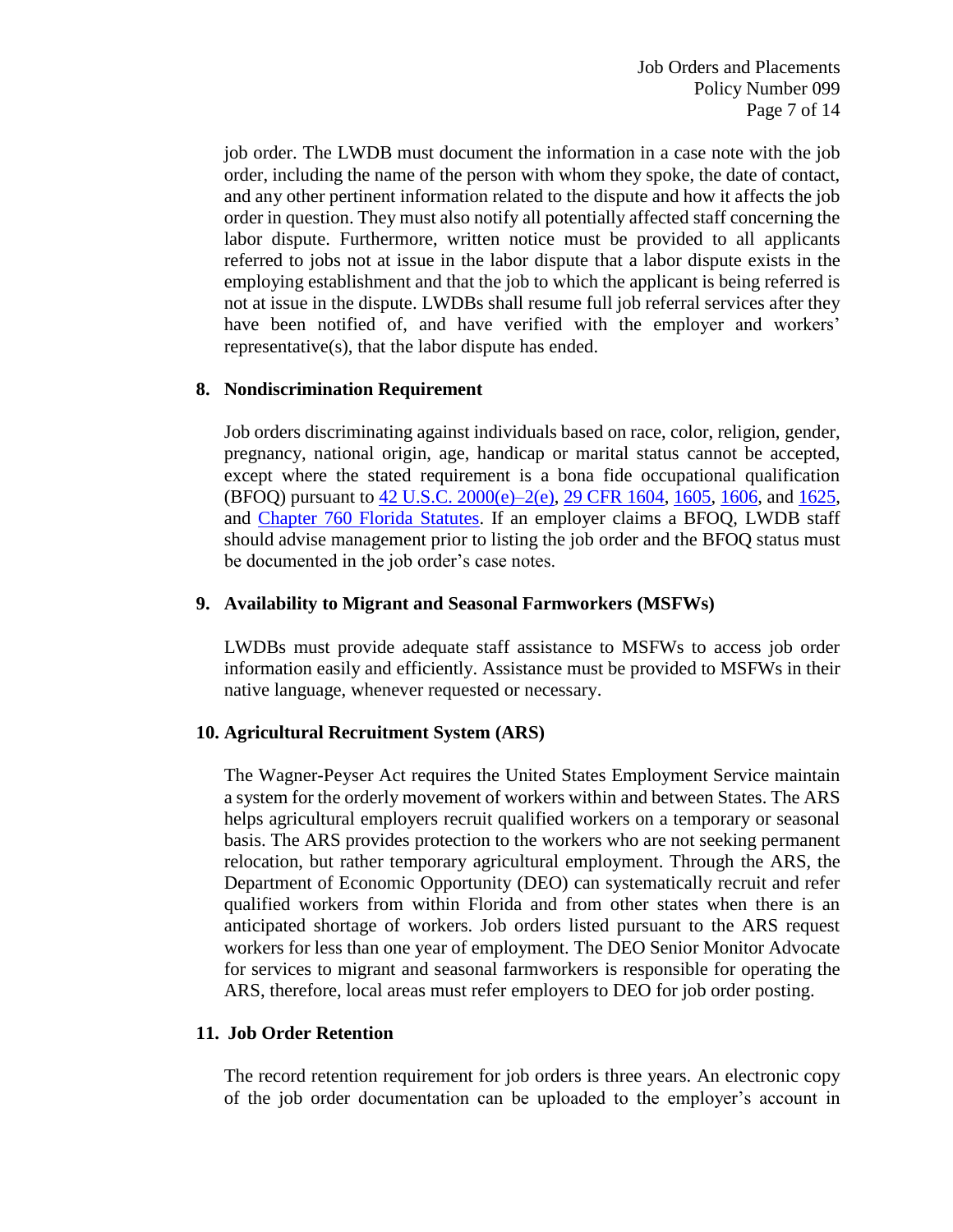Employ Florida, or the hard copy can be kept in the employer's physical file, as dictated by the LWDB's local operating procedures.

### **B. Job Referral**

A staff-assisted job referral is the act of LWDB staff facilitating the match between qualified jobseekers and employers with job openings; and the recording of such referral in Employ Florida. Prior to referring a jobseeker to a job opening, LWDB staff must ensure the jobseeker's qualifications in their Employ Florida account match the minimum requirements listed in the job order by reviewing the jobseeker's skills, abilities, prior work experience, education and training, certifications/licensure against the requirements of the job order. To support staff's ability to adequately assess the jobseeker's qualifications, staff must ensure the jobseeker has completed a full registration in Employ Florida, prior to the referral being made. At no time should staff provide a job referral to a jobseeker who has not completed a full registration and/or does not meet the minimum requirements of the job order. Additionally, staff must obtain the consent of the jobseeker prior to making any job referral.

### **Referrals Pending Review**

When a jobseeker applies for a position in Employ Florida, it is called a self-referral. If the employer's information has been suppressed on the job order to which the individual applies, a message appears informing them that the LWDB will contact them within 72 hours. A list of these individuals appears on the "Manage Labor Exchange" section of Employ Florida under "Referrals Pending Review." LWDB staff must view this listing on a daily basis to determine the qualification of the individual, whether their qualifications meet the requirements of the job order, and to complete the referral process if the individual is qualified. Once the screening is accomplished or if further information is needed, staff must contact the individual for the missing information or to either inform them they are not qualified for the job or to provide the information in order for them to complete the application process.

#### **C. Job Placements**

A placement means the hiring by a public or private employer of an individual referred by the LWDB or self-referred for a job or an interview, and where the LWDB staff completed each of the following steps:

- Prepared a job order form, or reviewed and approved a job order form entered into Employ Florida by an employer, prior to referral or prior to the position being filled, except in the case of a job development contact on behalf of a specific individual.
- Made prior arrangements with the employer for the referral of an individual or individuals.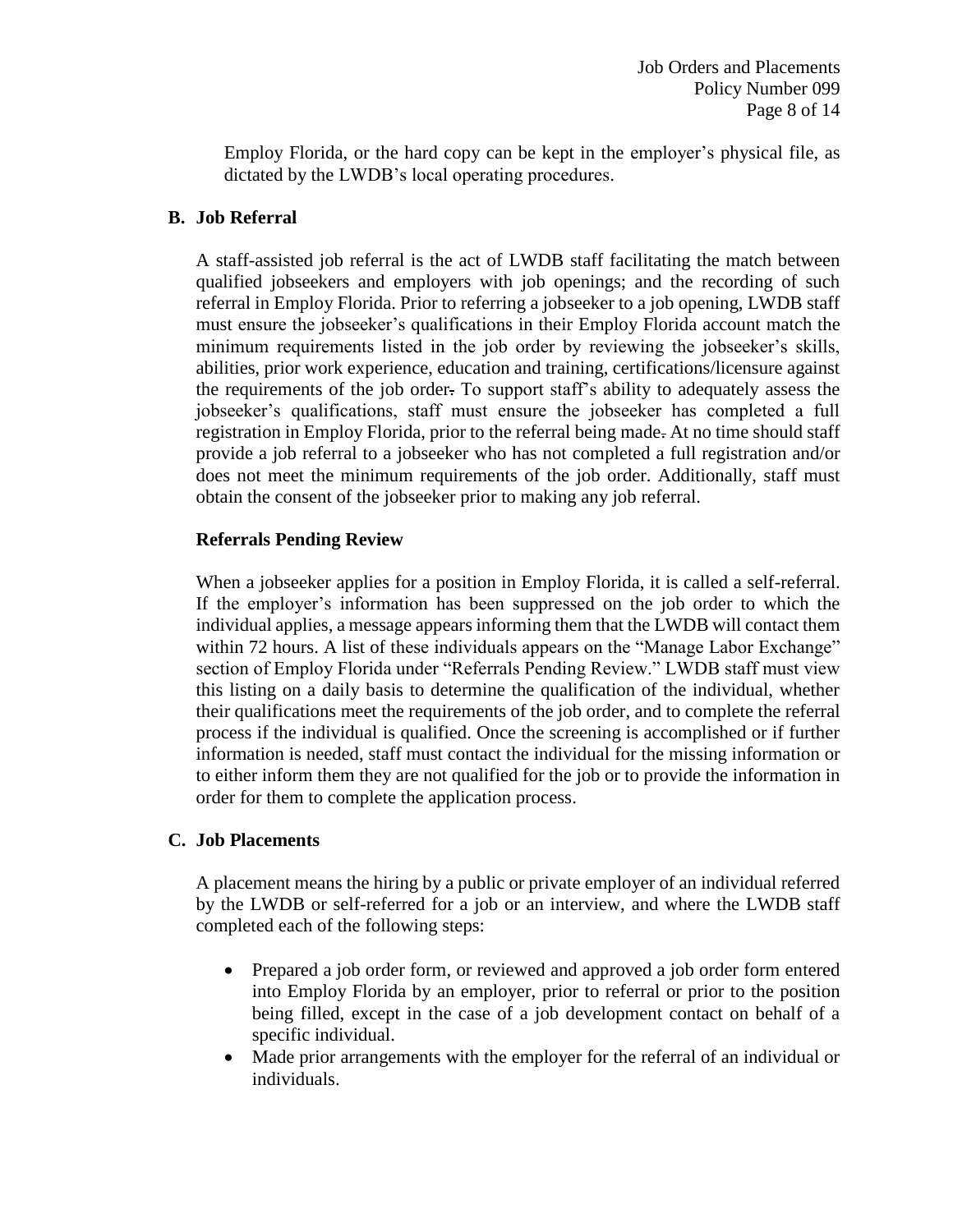- Obtained the individual's consent to be referred to the job order in Employ Florida.
- Referred an individual who had not been specifically designated by the employer, except for referrals on agricultural job orders for a specific crew leader or worker.
- Verified from a reliable source, preferably the employer, the individual was hired and started work.

When LWDB staff record a placement against a job order for which a referral was made, Employ Florida will assign the appropriate service code through an automated process. Staff must verify the customer began working prior to recording the appropriate placement code. Verification information must be documented and must include: 1) a case note identifying the customer's name, 2) the name of the employer, 3) the source of verification, and 4) the date the customer started working at the designated jobsite. Notification of an upcoming start or hire date is not acceptable for recording a placement.

While verifying a customer's employment from the employer is the preferred source of information for placement credit, staff should use the least intrusive process for obtaining the verification information.

Note: If during the process of verifying a job placement staff determines the individual was placed in a job other than the one they were referred, placement credit cannot be taken against the job order to which they were originally referred (unless both job openings match the description in the job order or  $O^*NET$  code). If the job description or O\*NET code for the position in which the individual was placed is different than the job description or O\*NET code for the position to which they were referred, staff must record an Obtained Employment - Manual and not a placement. Further, staff must not enter an additional job order for the different position.

#### **D. Job Development Hires**

The Code of Federal Regulations at Title 20 Part 651.10 specifies that a job development means the process of securing a job interview with a public or private employer for a specific customer for whom the local office has no suitable opening on file.

If there is no suitable opening on file with the LWDB, staff should make job development attempts (contacts) on behalf of the customer by contacting the hiring authority for an employer to discuss the customer's qualifications and employment interests. The job development attempt should be recorded on the job seeker's activity service plan in Employ Florida. Staff must include a case note listing the employer's name, phone number, address, date of contact, and position/title of job staff is seeking for the customer.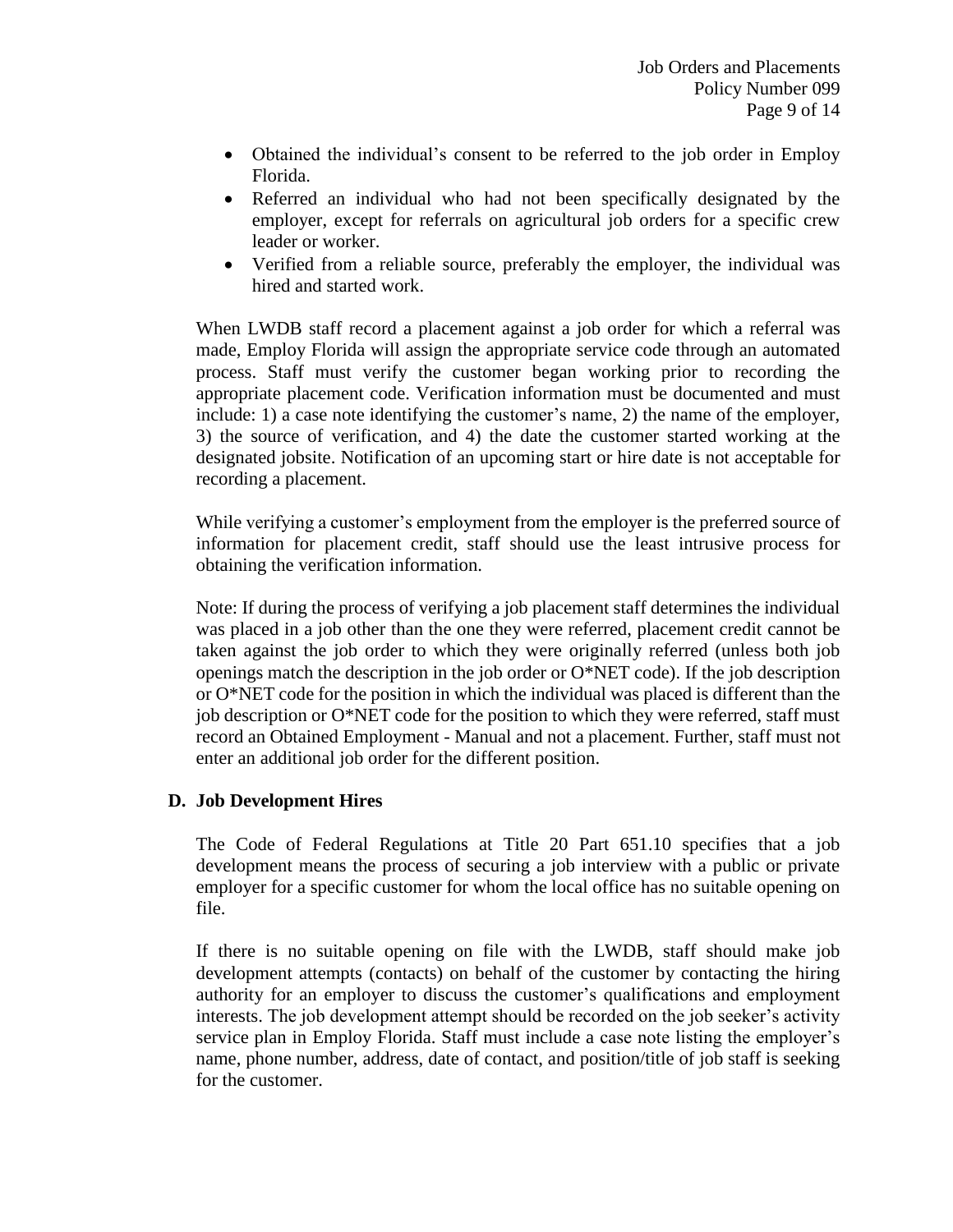If staff later learns that the customer was hired on the job to which a job development attempt was made, then the staff person should write a job order and take credit for the placement. At a minimum, the job development job order must contain in the job description the phrase "job development." Once the job order is written to reflect the hire, it must be matched against the job development referral that was previously entered on the job seeker's services screen.

## **E. Obtained Employment**

Obtained employment refers to those individuals who secure employment within 180 calendar days of receiving one or more services that either trigger or extend program participation, which are fully or partially funded under the Wagner-Peyser program, and where the placement does not meet the federal definition for a "job placement." An obtained employment can be entered onto a jobseeker's service plan either manually by staff or automatically by Employ Florida.

## **1. Manual Obtained Employment**

When staff manually records an obtained employment on a jobseeker's service plan, they must verify when the last service that either triggered or extended program participation was recorded. If the jobseeker secured employment within 180 days of receiving said last service, staff must select Service Code 880 – Obtained Employment Manual. If the jobseeker has not received a service that either triggered or extended program participation for at least 90 days, has exited the system and the secured employment does not meet the federal definition of a placement, staff must select Service Code 882, Obtained Employment – Post Exit – Manual.

Prior to manually recording an obtained employment, LWDB staff must:

- Confirm the jobseeker received a service that either triggers or extends program participation.
- Confirm that employment began within 180 calendar days of receiving the last service that either triggers or extends program participation.
- Verify that there is no placement recorded for the employment.
- Confirm that the obtained employment is unique and has not been previously recorded.
- Verify from a reliable source, preferably through the employer, the jobseeker has started working.
- Document the following for an obtained employment:
	- o Employer's name.
	- o Source of verification.
	- o Certification the service is not a duplicate of a previously documented placement.
	- o Actual start date.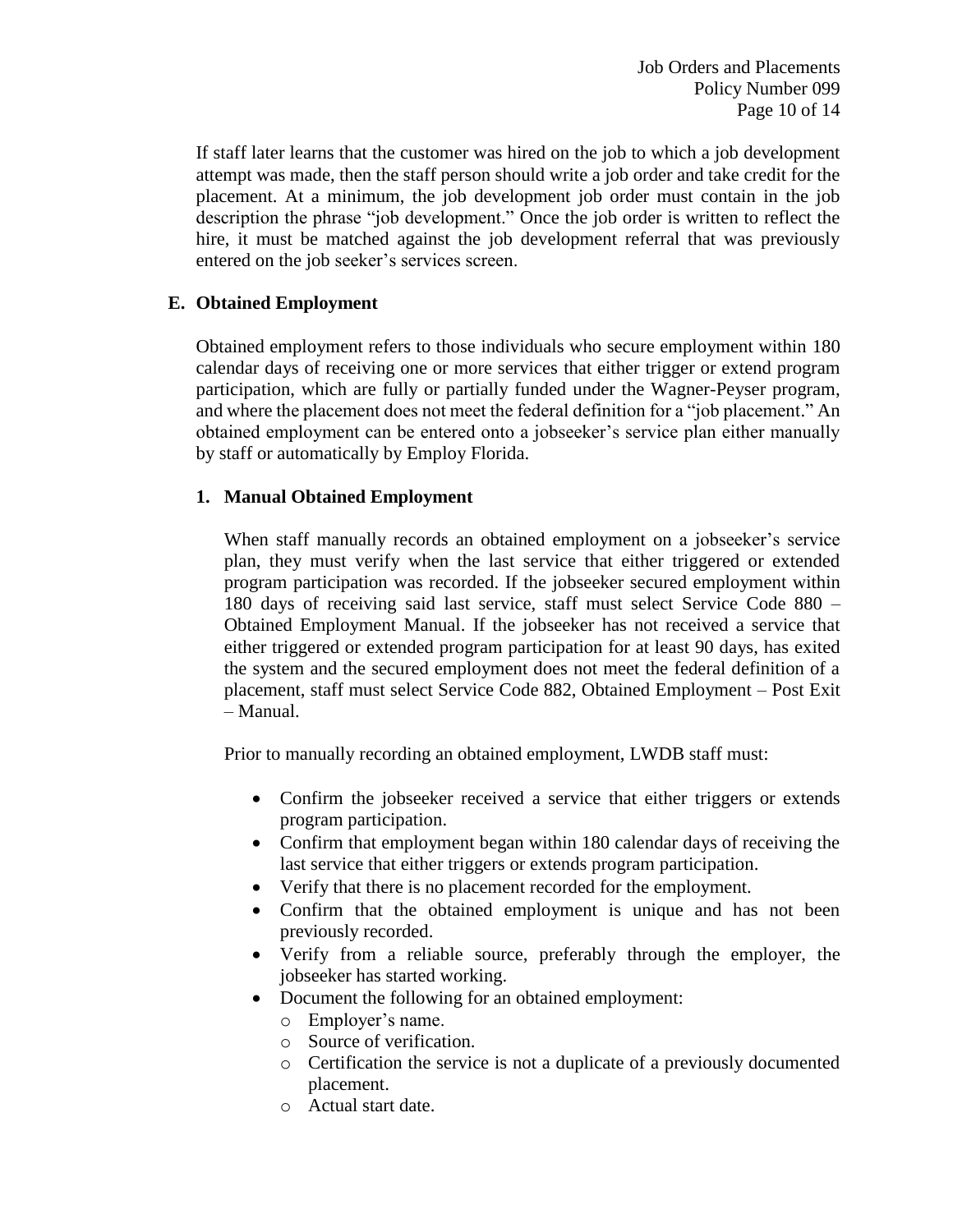o LWDB/office information.

Sources of documentation used to verify obtained employment may also include hire data obtained from third party resources including but not limited to CONNECT and/or the Department of Children and Families' records. Information obtained from sources where quarterly data is reported may be used as a starting point from which to gather a start date. However, quarters in which wages were reported are not sufficient as documentation of a start date nor will notification of a hire date.

It is not allowable to record a placement when a manual obtained employment service code has already been recorded or to take credit for a manual obtained employment where a placement has already been recorded in the system for the same customer, and the same position and start date with the same employer. This would constitute a duplicate placement in the system which is not allowable.

In the event staff verifies an individual has been placed against a job order, but an obtained employment has already been recorded for the same position and start date with the same employer, staff may void the obtained employment by changing the Completion Code within the service code entry from Successful Completion to Voided and record the placement. If "Voided" is not available in the drop-down menu, staff do not have the privileges to perform this action and must request the LWDB's Regional Security Officer (RSO) to void the entry. A case note must be added to the obtained employment service code entry explaining why the code was voided.

More than one obtained employment credit per customer is possible in the same program year, provided it is not duplicating employment already recorded, and the customer has not exited. Obtained employment must be documented on the activity history/service plan in Employ Florida using the appropriate service code and must include the following:

- Employer's name.
- Source of verification.
- Certification the service is not a duplicate of a previously documented placement.
- Actual start date.
- LWDB/office information.

## **2. Automated Obtained Employment**

A New Hire File from CONNECT, Florida's Reemployment Assistance claims system, interfaces with Employ Florida daily. The file contains new wage information for every individual who has secured a new job. The interface checks for matches between the SSNs in the file with the jobseekers' SSNs in Employ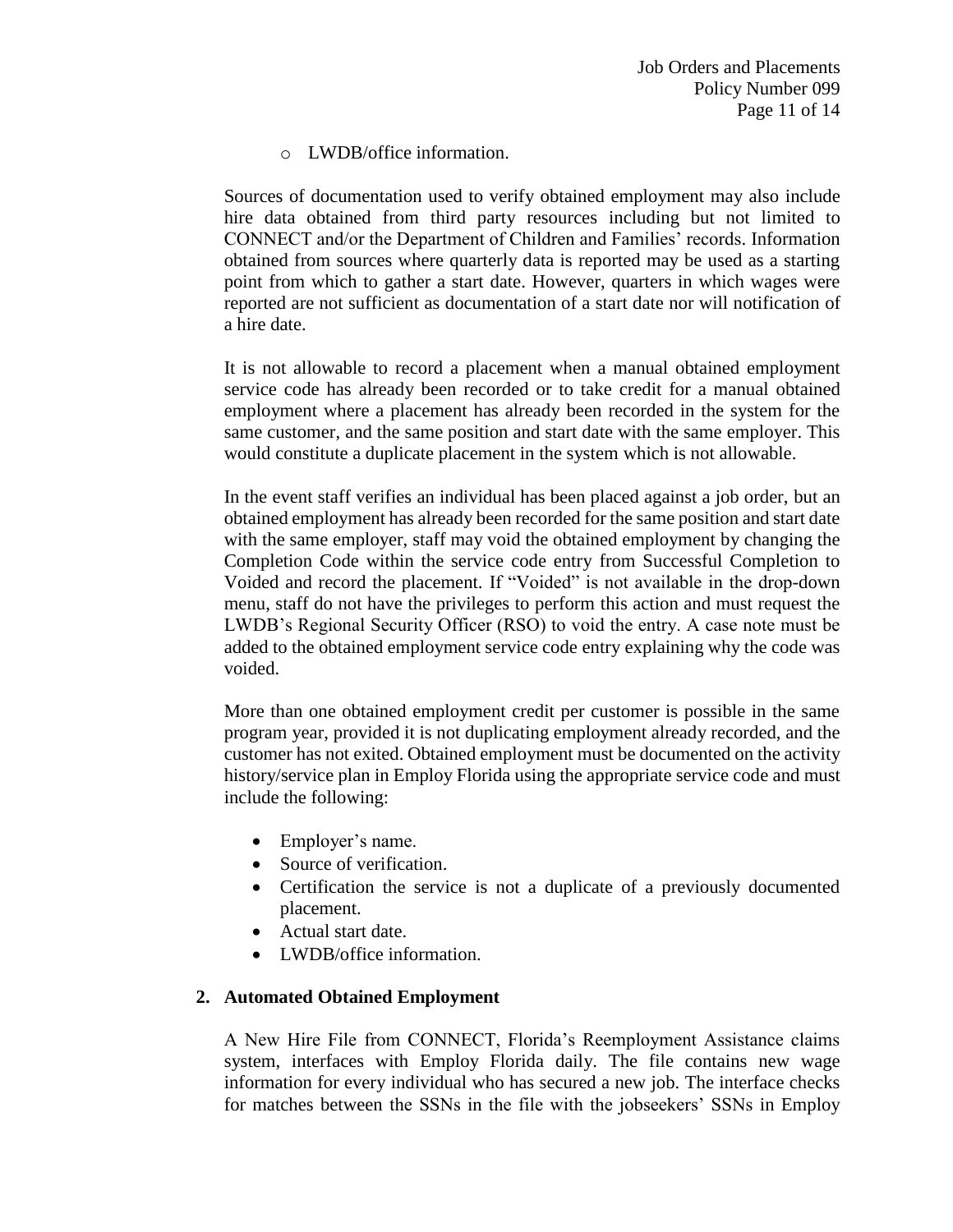Florida. When a match is made, Employ Florida verifies when the jobseeker last received a service that either triggered or extended program participation. If the jobseeker secured employment within 180 days of receiving said last service, Employ Florida will record Service Code 881 – Obtained Employment Automated. If the jobseeker has not received a service that either triggered or extended program participation for at least 90 days, has exited the system and the secured employment does not meet the federal definition of a placement, Employ Florida will record Service Code 883, Obtained Employment – Post Exit – Automated.

## **F. Post Exit Manual Obtained Employment**

Post exit manual obtained employment refers to those individuals who meet the definition of an obtained employment, have gone at least 90 days without a service that either triggers or extends program participation and have exited the system. Credit for a post exit manual obtained employment may be claimed for any participant who has received any Wagner-Peyser service(s) that either triggered or extended program participation, and has a job start date, where both service and start dates fall within 180 days from the date the post exit manual obtained employment is recorded. Staff must verify, preferably through the employer, the customer has started working prior to taking credit for a post exit manual obtained employment. Notification of a hire date or an anticipated future start date is not acceptable for securing obtained employment credit.

The post exit manual obtained employment must be created as a Wagner-Peyser follow-up service to the last Wagner-Peyser application.

Post exit manual obtained employment requires entry and verification of the following:

- Employer's name.
- Source of verification.
- Certification the service is not a duplicate of a previously documented placement.
- Actual start date.
- LWDB/office information.

## **G. State and Local Monitoring**

Services and activities provided under WP must be monitored annually for compliance with WP requirements by DEO. DEO will monitor the requirements outlined in this policy and local operating procedures. Additionally, LWDBs must establish local monitoring policies and procedures that include, at minimum:

- 1. Roles of the employer and LWDB staff; and
- 2. Local monitoring procedures of Wagner-Peyser.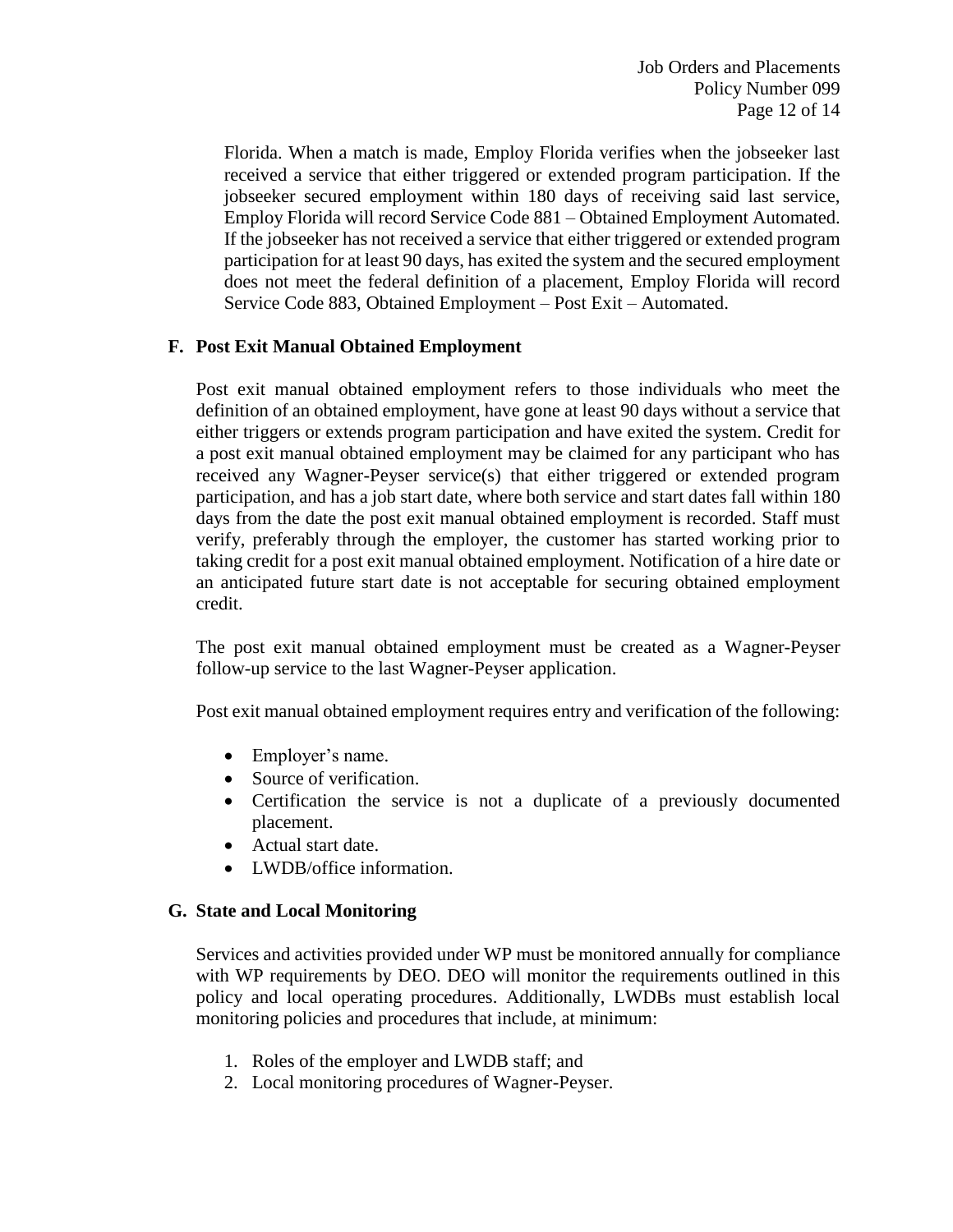LWDBs must ensure participating providers agree to cooperate with monitoring efforts by the state and/or LWDB and adhere to all other applicable local, state and federal rules and regulations.

## **V. DEFINITIONS**

- 1. **Bona Fide Occupational Qualification (BFOQ)**  This is an employment decision or request based on race, color, religion, gender, pregnancy, national origin, age, handicap or marital status that is based on a finding that such characteristic is necessary to the individual's ability to perform the job in question. Since a BFOQ is an exception to the general prohibition against discrimination based on race, color, religion, gender, pregnancy, national origin, age, handicap or marital status, it must be interpreted narrowly in accordance with the Equal Employment Opportunity Commission regulations set forth at 29 CFR parts 1604, 1605, 1606 and 1625.
- 2. **Employer**  As defined in 20 CFR 651.10, a person, firm, corporation, or other association or organization which currently has a location within the United States to which U.S. workers may be referred for employment, and which proposes to employ a worker and which has an employer relationship with respect to employees under this subpart as indicated by the fact that it hires, pays, fires, supervises, and otherwise controls the work of such employees. An association of employers is considered an employer if it has all of the indicia of an employer set forth in this definition.
- 3. **Full Registration** A registration where all elements of a partial registration have been completed and the jobseeker has been assigned an O\*NET code, completed the background wizard, or entered a resume on their personal profile to include additional essential employment-related information such as licenses or certifications that will enhance the placement of the jobseeker.
- 4. **Hire Date** The date an individual accepts a job offer from an employer.
- 5. **Job Opening** A single job opportunity for which the LWDB has on file a request to select and refer participants.
- 6. **Occupational Information Network (O\*NET)** An online reference database which contains standardized detailed descriptions of U.S. occupations, distinguishing characteristics, classification codes, and information on tasks, knowledge, skills, abilities, and work activities as well as information on interests, work styles, and work values.
- 7. **Start Date** The first day an employee actually begins working for and earning wages from an employer.
- 8. **Third-Party Agent** A person, firm, corporation, other association or entity which posts job orders on behalf of another person, firm, corporation, other association or entity.